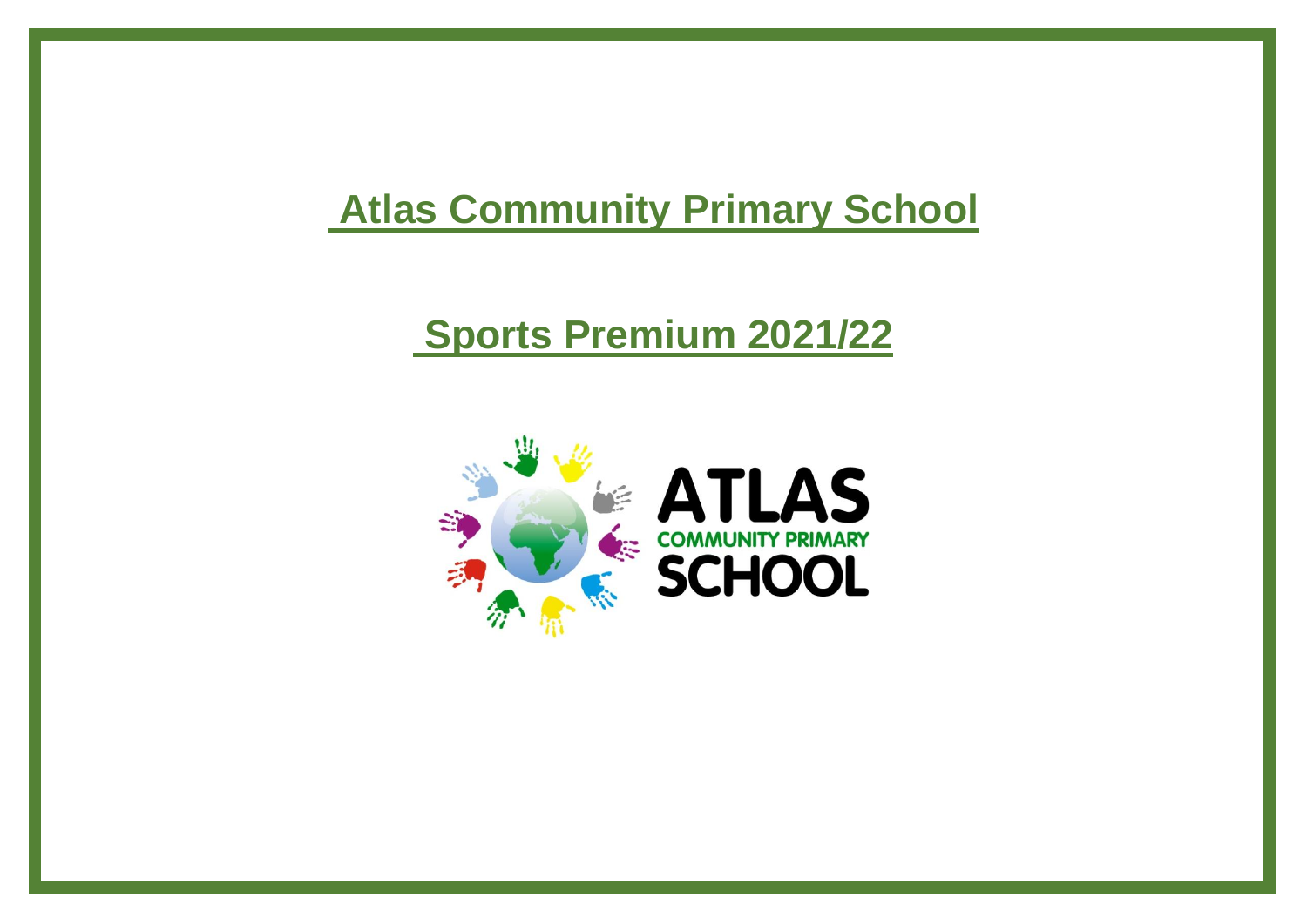Our sports premium allowance for 2021-2022 is £17000. We aim to use this funding to have a lasting impact on the health and fitness of our children, by promoting healthy lifestyles, improving the teaching of PE, providing opportunities to participate in a range of competitions, to offer a range of out of school clubs and create links with local sporting clubs.

The PE and Sports Grant is to be spent to make an impact on the following five identified areas;

- 1. the engagement of all pupils in regular physical activity the Chief Medical Officer guidelines recommend that all children and young people aged 5 to 18 engage in at least 60 minutes of physical activity a day, of which 30 minutes should be in school
- 2. the profile of PE and sport is raised across the school as a tool for whole-school improvement
- 3. increased confidence, knowledge and skills of all staff in teaching PE and sport
- 4. broader experience of a range of sports and activities offered to all pupils
- 5. increased participation in competitive sport

Our spending plan incorporates these national objectives however some initiatives do cross boundaries between a number of areas but they have broadly been placed in the most applicable. All actions have been identified as having an anticipated impact across the full range of criteria.

| Key Achievements to date                                                                                              | Areas for further improvement                                                                                                                 |
|-----------------------------------------------------------------------------------------------------------------------|-----------------------------------------------------------------------------------------------------------------------------------------------|
| Children have taken part in outdoor learning activities to promote good<br>physical health and wellbeing              | Engage more pupils in leading sports E.g. sports leaders                                                                                      |
| Forest schools continued all through the school year 2020-2021                                                        | Develop competitive teams who will participate in cross-Trust matches and<br>tournaments                                                      |
| More children accessing a range of sports clubs after school                                                          | Continue to increase the proportion of children who can swim by the end of<br>Y6                                                              |
| Outdoor provision has been developed and is being used to support<br>children with provision based learning outdoors. | Develop playground activities through development of sports leaders                                                                           |
|                                                                                                                       | Develop core balance and gross motor movement in order to develop the<br>specific physical skills required for sports                         |
|                                                                                                                       | The Daily Mile for all children developed with Mathematical & Geographical<br>links e.g this many miles is this many $km - this$ is as far as |
|                                                                                                                       | The school is part of the JU:MP and the schools Living Well project for the<br>year 2021-22                                                   |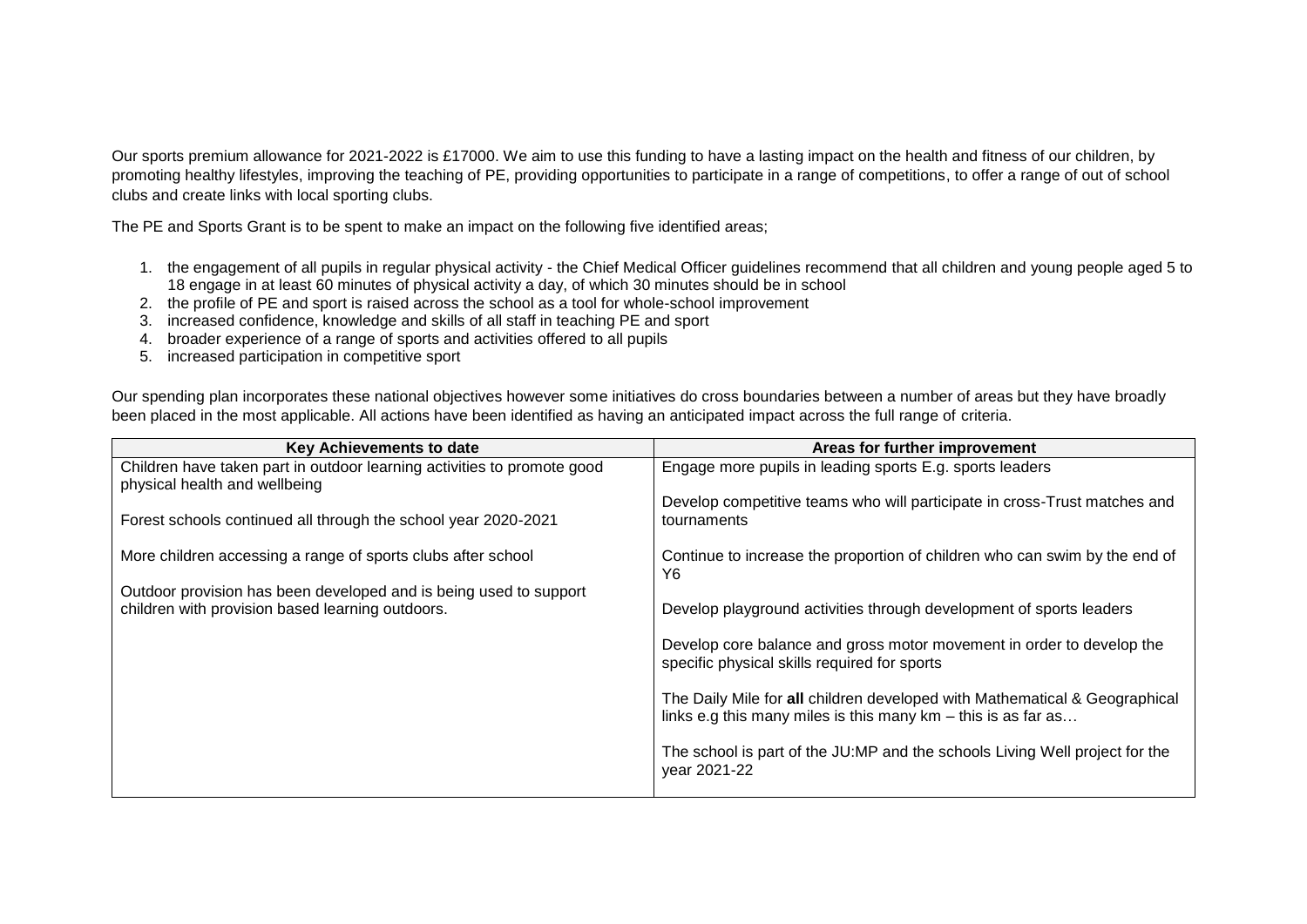| Meeting national curriculum requirements for swimming and<br>water safety                                                                                                                                                      | Please complete all of the below*:               |
|--------------------------------------------------------------------------------------------------------------------------------------------------------------------------------------------------------------------------------|--------------------------------------------------|
| What percentage of your current Year 6 cohort swim competently, confidently and proficiently over a distance of at<br>least 25 metres?                                                                                         | 43% (2017)<br>75% (2018)<br>86% (2019)<br>(2020) |
| What percentage of your current Year 6 cohort use a range of strokes effectively [for example, front crawl,<br>backstroke and breaststroke]?                                                                                   | 58% (2018)<br>80% (2019)                         |
| What percentage of pupils can perform safe self-rescue in different water-based situations?                                                                                                                                    | 58% (2018)<br>80% (2019)<br>(2020)               |
| Schools can choose to use the Primary PE and Sport Premium to provide additional provision for swimming<br>but this must be for activity over and above the national curriculum requirements. Have you used it in this<br>way? | No.                                              |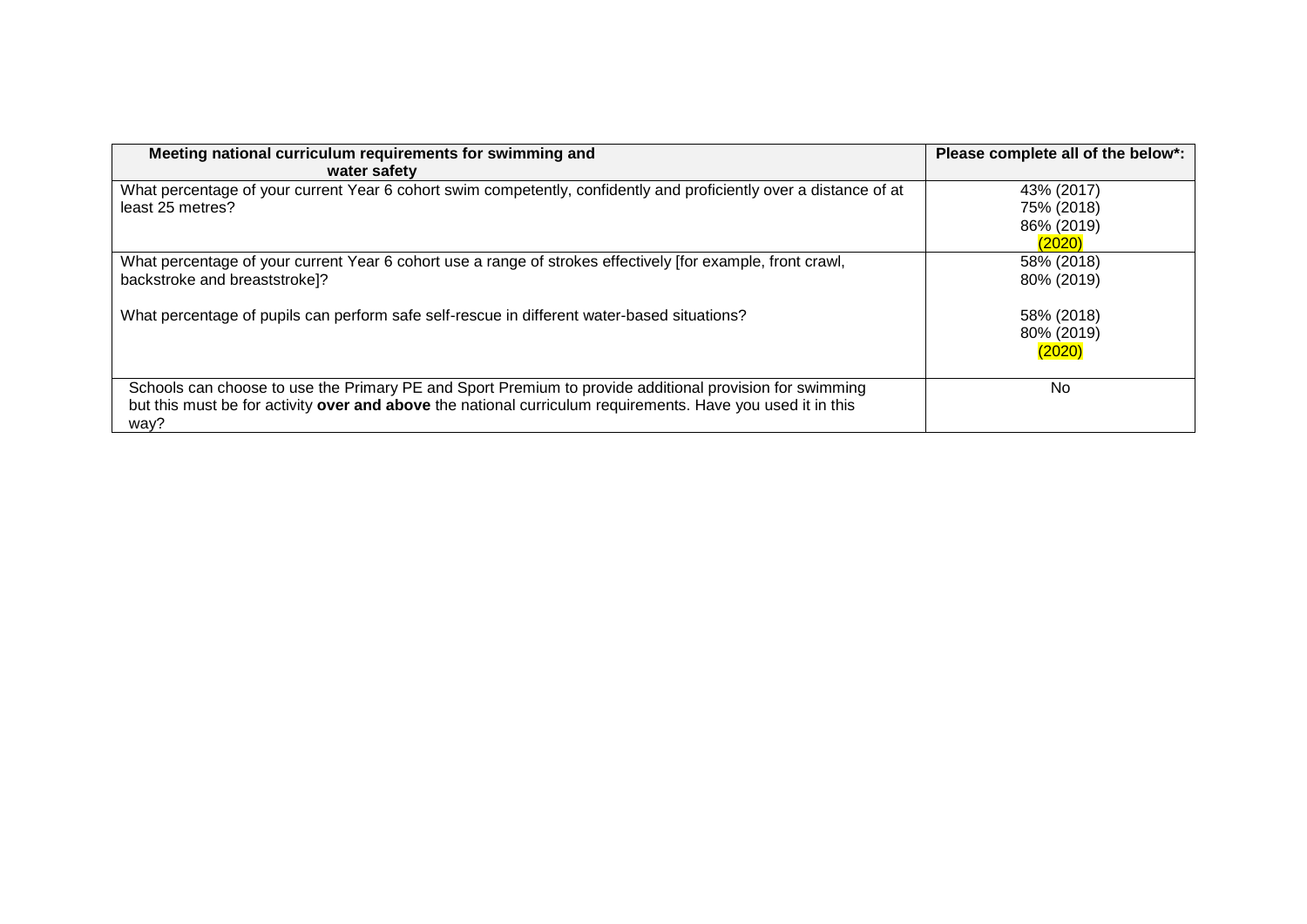| <b>National Objective</b>                                                                                                                                                                                                                                                                               | <b>Programme/Initiative</b>                                                                                                                                                                                                                                                                                                                                                                                              | Cost                                          | <b>Outcomes</b>                                                                                                                                                                                                                                                                                                                                                                                                             | <b>Impact and Sustainability</b>                                                                                                                                                                                                                                                                                                                                                                                                                                                                                                                                          |
|---------------------------------------------------------------------------------------------------------------------------------------------------------------------------------------------------------------------------------------------------------------------------------------------------------|--------------------------------------------------------------------------------------------------------------------------------------------------------------------------------------------------------------------------------------------------------------------------------------------------------------------------------------------------------------------------------------------------------------------------|-----------------------------------------------|-----------------------------------------------------------------------------------------------------------------------------------------------------------------------------------------------------------------------------------------------------------------------------------------------------------------------------------------------------------------------------------------------------------------------------|---------------------------------------------------------------------------------------------------------------------------------------------------------------------------------------------------------------------------------------------------------------------------------------------------------------------------------------------------------------------------------------------------------------------------------------------------------------------------------------------------------------------------------------------------------------------------|
| The engagement of<br>all pupils in regular<br>physical activity - the<br><b>Chief Medical Officer</b><br>guidelines<br>recommend that all<br>children and young<br>people aged 5 to 18<br>engage in at least 60<br>minutes of physical<br>activity a day, of<br>which 30 minutes<br>should be in school | Yoga sessions in addition to PE sessions<br>for all children - to focus on balance and<br>core strength as well as mental wellbeing<br>Develop the Daily Mile into a wider<br>challenge linked to countries across the<br>world - further promote the challenge and<br>competition element to encourage family<br>involvement<br>Develop pupil play leaders and sports<br>council to encourage children to lead<br>games | £5070 (Tatty<br>Bumpkin)<br>£200<br>resources | To increase the number of pupils who<br>are conscious about keeping active<br>and who show an interest in fitness.<br>To encourage families to engage in<br>walking as a no-cost family activity to<br>promote good physical and mental<br>health<br>To encourage pupils to take on<br>leadership roles within the school<br>connected to fitness e.g. organising<br>sports activities for younger pupils at<br>lunch time. | Children will develop physical exercise skills that<br>can be used at home - virtual sessions were<br>available throughout lockdown so that the whole<br>family could participate. Children will also<br>develop self-regulation techniques and build<br>core muscle strength which will impact on their<br>other physical skills.<br>Pupils will build on their physical health and<br>resilience by completing this daily in class to<br>focus for the day.<br>Developing play leaders makes the quality of<br>play sustainable by developing leaders of the<br>future. |
| The profile of PE and<br>sport is raised across<br>the school as a tool<br>for whole-school<br>improvement                                                                                                                                                                                              | Develop PE display in school to celebrate<br>pupils' achievements, and to display our<br>inspirational people (curriculum) to<br>celebrate their achievements<br>Range of external professionals to come<br>into school to widen children's experiences<br>of a range of sports.                                                                                                                                         | Nil<br>£2500                                  | Children access a greater range of<br>sporting activities e.g. dance, rugby,<br>football, tennis                                                                                                                                                                                                                                                                                                                            | Pupils have a broader range of experiences to<br>draw upon in their everyday life to become fully<br>rounded citizens.<br>Pupils can see a wider range of opportunities<br>beyond school, e.g sports clubs and teams,<br>careers in sport.<br>Pupils develop a love for a range of sports and<br>experiences beyond the curriculum offer making<br>them more 'switched on' to sport.<br>Pupils aspire to get involved in grassroots sports<br>out of school and school supports families to find<br>provision for this                                                    |
| Increased<br>confidence,<br>knowledge and skills<br>of all staff in teaching<br>PE and sport                                                                                                                                                                                                            | To support the PE lead with curriculum<br>progression through working with other PE<br>leads across the trust<br>External experts to lead staff training<br>sessions                                                                                                                                                                                                                                                     | Nil<br>£1000                                  | To improve progress and achievement<br>of all pupils with a focus on upskilling<br>the staff. Staff to have increased<br>confidence when assessing the<br>progress of children in P.E. lessons<br>and build on skills.                                                                                                                                                                                                      | Improvements to staffs teaching and confidence<br>in teaching PE over time increases so that they<br>can teach specific skills with confidence.<br>PE staff work together across the Trust to plan<br>in competitive and collaborative events                                                                                                                                                                                                                                                                                                                             |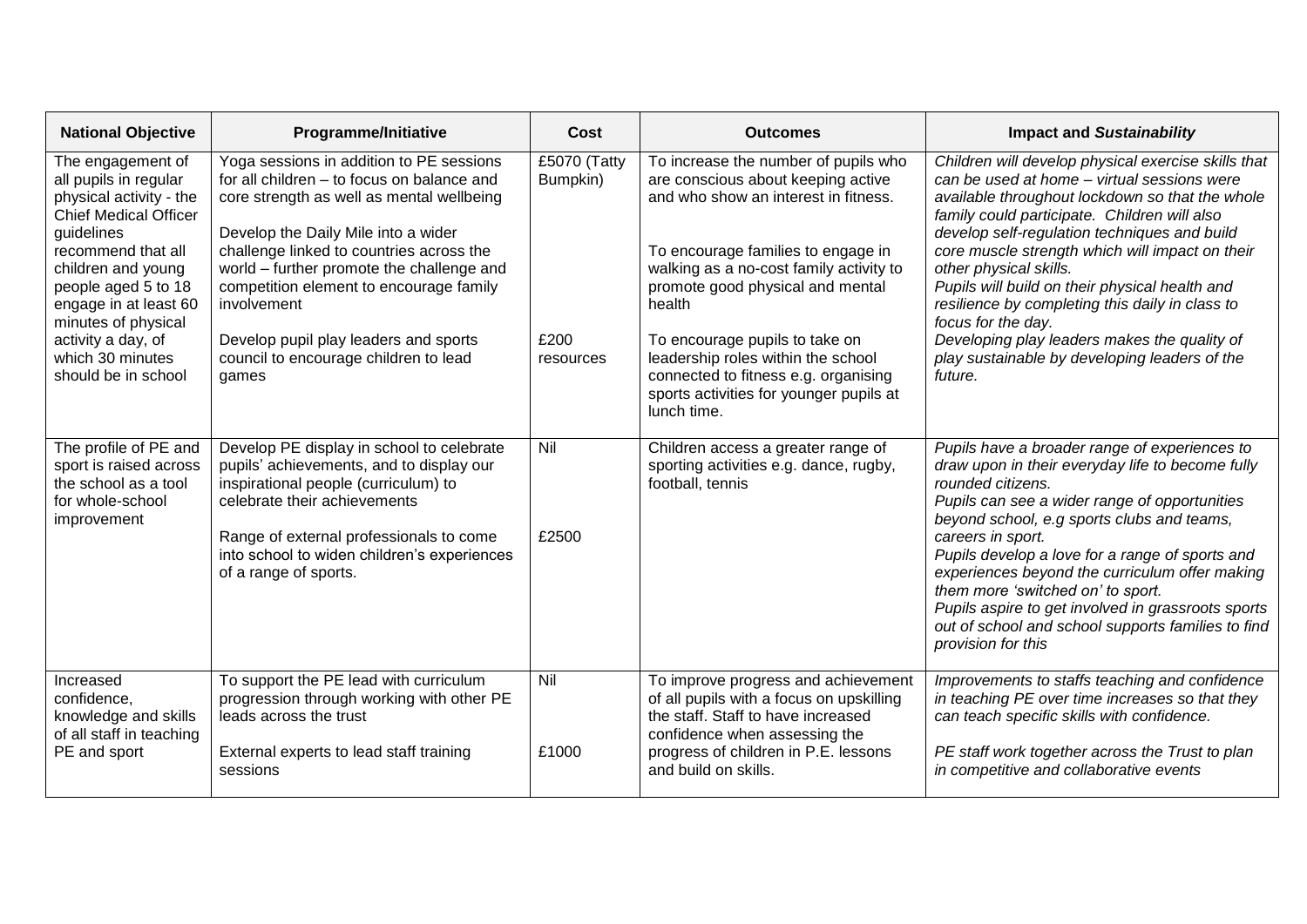|                                                                                       |                                                                                                                                                                                                                           |                               | To make links with other teachers and<br>leaders of PE to find expertise within<br>the Trust in order to develop teachers'<br>skill base         |                                                                                                                                                                                                                                                                                              |
|---------------------------------------------------------------------------------------|---------------------------------------------------------------------------------------------------------------------------------------------------------------------------------------------------------------------------|-------------------------------|--------------------------------------------------------------------------------------------------------------------------------------------------|----------------------------------------------------------------------------------------------------------------------------------------------------------------------------------------------------------------------------------------------------------------------------------------------|
| Broader experience<br>of a range of sports<br>and activities offered<br>to all pupils | To provide good quality outdoor learning for<br>all pupils through the Forest School<br>programme and to build capacity in school<br>staff for outdoor learning through the DT<br>lead shadowing and continuing this work | £7200                         | All classes have the opportunity to<br>encounter a range of outdoor<br>adventurous activities - increasing the<br>range into bushcraft this year | Pupils value the experience of being outdoors in<br>nature, and develop an understanding of the<br>benefits to both their physical and mental health.<br>They build resilience and know that things can<br>take time to master, but that the achievement<br>gained in the end is worthwhile. |
|                                                                                       | To contribute to the cost of outdoor<br>adventurous activities for all Year Groups<br>(e.g. Nell Bank, orienteering, gorge<br>scrambling, rock climbing)                                                                  | £940<br>cost                  | All pupils have the opportunity to<br>experience a range of outdoor<br>adventure sports                                                          |                                                                                                                                                                                                                                                                                              |
|                                                                                       | Swimming resources purchased for our<br>vulnerable families who would otherwise<br>disengage with swimming activities                                                                                                     | £90                           | All pupils participate in swimming<br>activities and all children by the end of<br>Y6 meet expectations.                                         | No child faces a barrier when learning to swim.<br>All pupils develop a life-saving skill<br>Some pupils may build on these skills out of<br>school time through a love and development of<br>swimming.                                                                                      |
| Increased<br>participation in<br>competitive sport                                    | For pupils to access a range of<br>tournaments with local schools                                                                                                                                                         | Nil                           | Opportunities increased for pupils to<br>participate in a wider range of<br>competitive sports                                                   | Pupils have broader ambitions when it comes to<br>sport.<br>Pupils are proud to represent their school and<br>may aspire to join teams outside of school.                                                                                                                                    |
|                                                                                       |                                                                                                                                                                                                                           | <b>Total Spend-</b><br>17,000 |                                                                                                                                                  |                                                                                                                                                                                                                                                                                              |

## **Evaluation of 2021/22 Expenditure**

| <b>National Objective</b> | Progress | <b>Next Steps</b> |
|---------------------------|----------|-------------------|
|                           |          |                   |
|                           |          |                   |
|                           |          |                   |